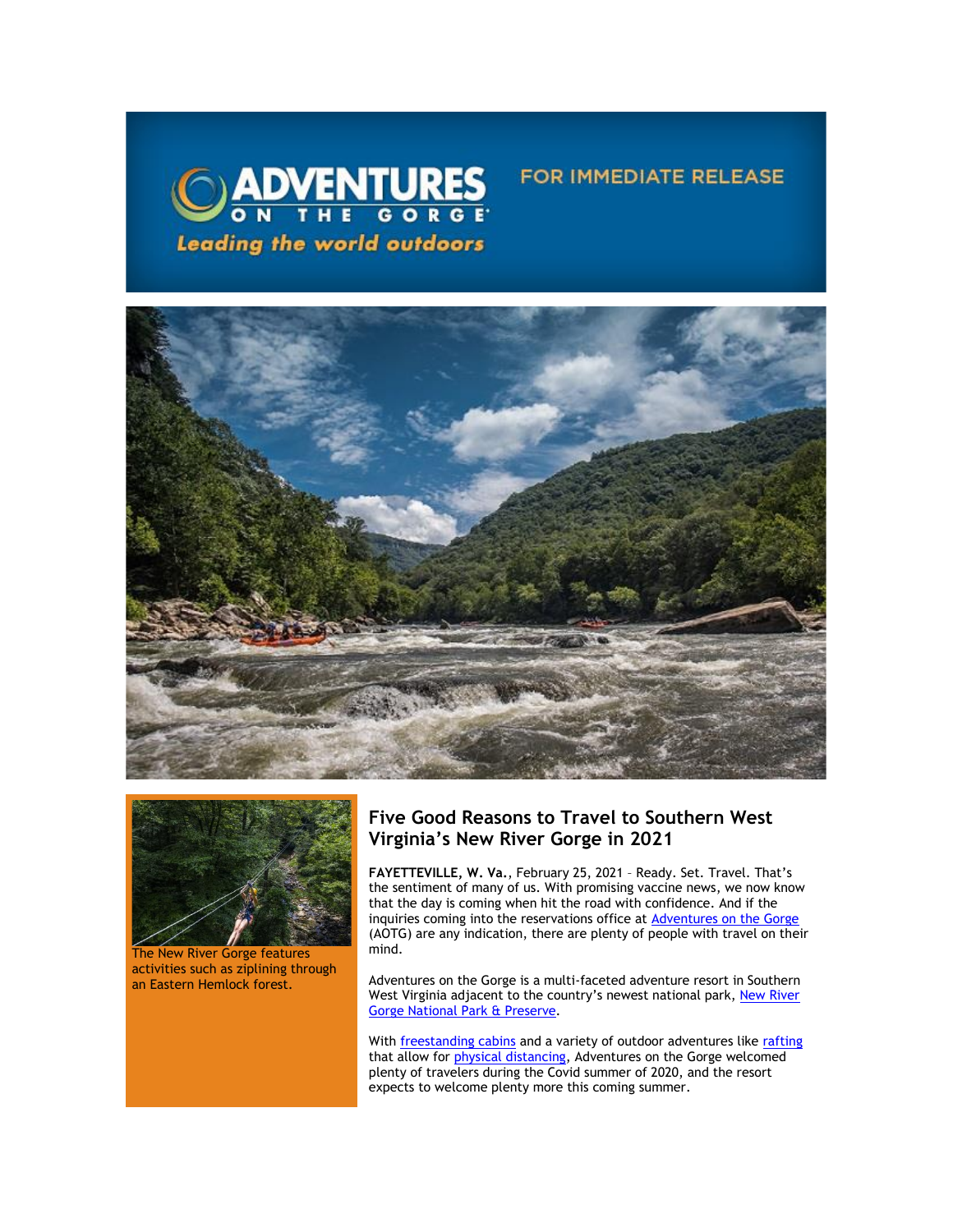

All members of the family enjoy the area.

CEO Roger Wilson has watched the rugged mountainous region of Southern West Virginia grow steadily in popularity for decades, as outdoor recreation enthusiasts have discovered its raftable rivers, hikeable trails, climbable cliffs and natural beauty.

"The New River is one of those places that gets under your skin and stays with you, especially if you're someone who enjoys outdoor activities and natural beauty," said Wilson. "We believe the destination will have a great deal of appeal to travelers this year."

Here are five reasons why:

1. **[Three national parks](https://click.icptrack.com/icp/relay.php?r=13440961&msgid=472095&act=3SPQ&c=1378153&destination=https%3A%2F%2Fvisitwv.com%2Fnpswv%2F&cf=13608&v=9464ddd362b30d2b8b4ab19534330e3c3825f6a4ece6d72cbb7099cd4733e0ef) and [numerous state parks.](https://click.icptrack.com/icp/relay.php?r=13440961&msgid=472095&act=3SPQ&c=1378153&destination=https%3A%2F%2Fvisitwv.com%2Fthings-to-see%2Fparks%2Fwest-virginia-state-parks%2F&cf=13608&v=476ebe9949483d137dd25789a8821f32f72101fc227ab619e7c9cc96e1b06046)** Southern West Virginia is home to three park units managed by the National Park Service including [New River Gorge National Park & Preserve,](https://click.icptrack.com/icp/relay.php?r=13440961&msgid=472095&act=3SPQ&c=1378153&destination=https%3A%2F%2Fwww.nps.gov%2Fneri%2Findex.htm&cf=13608&v=7a55c2f9fbd36050fd920611b4f9f5233236fe343627cd8afd59cdc1b46b572d) [Gauley River](https://click.icptrack.com/icp/relay.php?r=13440961&msgid=472095&act=3SPQ&c=1378153&destination=https%3A%2F%2Fwww.nps.gov%2Fgari%2Findex.htm&cf=13608&v=239dc89fb0a2870b477500639df3f99f76f392416f5304ea4f6636306e57a749)  [National Recreation Area](https://click.icptrack.com/icp/relay.php?r=13440961&msgid=472095&act=3SPQ&c=1378153&destination=https%3A%2F%2Fwww.nps.gov%2Fgari%2Findex.htm&cf=13608&v=239dc89fb0a2870b477500639df3f99f76f392416f5304ea4f6636306e57a749) and [Bluestone National Scenic River.](https://click.icptrack.com/icp/relay.php?r=13440961&msgid=472095&act=3SPQ&c=1378153&destination=https%3A%2F%2Fwww.nps.gov%2Fblue%2Findex.htm&cf=13608&v=8c0fea4334681c54a9d8f9cf113e5755733f3565e6673529d051865ecf6d63fc) Visitors can learn about all three at the charming and informative [National Park](https://click.icptrack.com/icp/relay.php?r=13440961&msgid=472095&act=3SPQ&c=1378153&destination=https%3A%2F%2Fwww.nps.gov%2Fneri%2Fplanyourvisit%2Fcrvc.htm&cf=13608&v=f5845c13bbc110c016f90a2a64c7ef4da8482c73393bd81158f7436b799ac1bc)  [Service Canyon Rim Visitor Center,](https://click.icptrack.com/icp/relay.php?r=13440961&msgid=472095&act=3SPQ&c=1378153&destination=https%3A%2F%2Fwww.nps.gov%2Fneri%2Fplanyourvisit%2Fcrvc.htm&cf=13608&v=f5845c13bbc110c016f90a2a64c7ef4da8482c73393bd81158f7436b799ac1bc) less than two miles from Adventures on the Gorge. NPS rangers offer a variety of interactive programs, talks and experiences. State parks like [Hawks Nest State Park,](https://click.icptrack.com/icp/relay.php?r=13440961&msgid=472095&act=3SPQ&c=1378153&destination=https%3A%2F%2Fvisitwv.com%2Fcompany%2Fhawks-nest-state-park%2F&cf=13608&v=eda79c3fcd02dd62976a13a64a010f8cf5e85a4e174c6126630498ea70e0a70f) [Pipestem Resort](https://click.icptrack.com/icp/relay.php?r=13440961&msgid=472095&act=3SPQ&c=1378153&destination=https%3A%2F%2Fwvstateparks.com%2Fpark%2Fpipestem-resort-state-park%2F&cf=13608&v=3d83cfd6f5deaf1d6986ab37068bc4d1f1bfda2fe6a8befb72c90762b3255c98)  [State Park](https://click.icptrack.com/icp/relay.php?r=13440961&msgid=472095&act=3SPQ&c=1378153&destination=https%3A%2F%2Fwvstateparks.com%2Fpark%2Fpipestem-resort-state-park%2F&cf=13608&v=3d83cfd6f5deaf1d6986ab37068bc4d1f1bfda2fe6a8befb72c90762b3255c98) and [Carnifax Ferry Battlefield State Park](https://click.icptrack.com/icp/relay.php?r=13440961&msgid=472095&act=3SPQ&c=1378153&destination=https%3A%2F%2Fvisitwv.com%2Fcompany%2Fcarnifex-ferry-battlefield-state-park%2F&cf=13608&v=20834ac0d3da533909ad0c4806123cf3733c9c8a3b020eff619e95d34d32c3fa) offer a variety of additional experiences and adventures.

2. **Southern West Virginia is close to home**. The New River Gorge is within 500 miles of about 60 percent of the U.S. population, according to [Visit Southern West Virginia.](https://click.icptrack.com/icp/relay.php?r=13440961&msgid=472095&act=3SPQ&c=1378153&destination=https%3A%2F%2Fvisitwv.com%2Ftrip-tools%2Fmeeting-planner%2F&cf=13608&v=78c551b0a56c4686aa6247885154ce23b7d75120d7a4d27f0a12d5e6119c523a) Two major interstates – I-77 and I-64 – cross through the heart of the region. There are also two regional airports – Raleigh County Memorial Airport in Beckley and Greenbrier Valley Airport in Lewisburg – as well as Amtrak train stations and the Yeager Airport in Charleston.

3. **Outdoor adventures with built-in physical distancing for every age and type of adventurer.** Southern West Virginia is home to some of the best whitewater rafting in the world, and AOTG offers a variety of rafting adventures as well as rafting passes for half-, full- and multi-day trips on the New and Gauley Rivers. Adventures on the Gorge also offers aerial adventures including two [ziplines,](https://click.icptrack.com/icp/relay.php?r=13440961&msgid=472095&act=3SPQ&c=1378153&destination=https%3A%2F%2Fadventuresonthegorge.com%2Fadventures%2Fzip-line-aerial-adventures%2Ftreetops-zip-line-canopy-tour%2F&cf=13608&v=d91862384dba58aa5469fc610fd0b748936bb315ce270c5a0c87f70bf4ea166c) an **[aerial adventure park](https://click.icptrack.com/icp/relay.php?r=13440961&msgid=472095&act=3SPQ&c=1378153&destination=https%3A%2F%2Fadventuresonthegorge.com%2Fadventures%2Fzip-line-aerial-adventures%2Ftimbertrek-adventure-park%2F&cf=13608&v=18ccc891771829c3d4c9e36973df56a6d0d839c635d665a6a43350403fdbaa88)** and a guided **[Bridge Walk](https://click.icptrack.com/icp/relay.php?r=13440961&msgid=472095&act=3SPQ&c=1378153&destination=https%3A%2F%2Fadventuresonthegorge.com%2Fadventures%2Fzip-line-aerial-adventures%2Fbridge-walk%2F&cf=13608&v=435dd7ef93b7a5ec1673b04382975af02f4cd97e1ef62cab683c9a525c7ed4a2)** on the historic New River Gorge Bridge. Visitors can also hike, [kayak,](https://click.icptrack.com/icp/relay.php?r=13440961&msgid=472095&act=3SPQ&c=1378153&destination=https%3A%2F%2Fadventuresonthegorge.com%2Fadventures%2Fkayaking%2Flearn-kayak%2F&cf=13608&v=fa8045cc8474116661300dd819d73df276e1b9bc92e7357fe7c5b5ab5d6323ae) [stand up paddle board,](https://click.icptrack.com/icp/relay.php?r=13440961&msgid=472095&act=3SPQ&c=1378153&destination=https%3A%2F%2Fadventuresonthegorge.com%2Fadventures%2Fstand-up-paddleboarding%2Fhalf-day-sup%2F&cf=13608&v=036ff7131a9624ed2c61391bed1b53af6d24d09d077170573b723ce80a66527f) [rock climb,](https://click.icptrack.com/icp/relay.php?r=13440961&msgid=472095&act=3SPQ&c=1378153&destination=https%3A%2F%2Fadventuresonthegorge.com%2Fadventures%2Fclimbing-rappelling%2Fhalf-day-climbing-rappelling%2F&cf=13608&v=ad33cd8f9ac55a06fb4e2dc730db3a4280ac1663a88e057606f2b54b30e76cf9) [fly fish,](https://click.icptrack.com/icp/relay.php?r=13440961&msgid=472095&act=3SPQ&c=1378153&destination=https%3A%2F%2Fadventuresonthegorge.com%2Fadventures%2Ffishing%2Ffloat-fishing-half-day-trip%2F&cf=13608&v=e9a259bf44a7a4f920fe480b4c67a4fd57398debced2868eb22b49d773bbc8b0) [horseback](https://click.icptrack.com/icp/relay.php?r=13440961&msgid=472095&act=3SPQ&c=1378153&destination=https%3A%2F%2Fadventuresonthegorge.com%2Fadventures%2Fhorseback-riding%2Fhalf-day-trail-ride%2F&cf=13608&v=b35f061258347f871bc6d7e745e2e2b5a5d40e077ca291f5c2bee74f691bbece)  [ride](https://click.icptrack.com/icp/relay.php?r=13440961&msgid=472095&act=3SPQ&c=1378153&destination=https%3A%2F%2Fadventuresonthegorge.com%2Fadventures%2Fhorseback-riding%2Fhalf-day-trail-ride%2F&cf=13608&v=b35f061258347f871bc6d7e745e2e2b5a5d40e077ca291f5c2bee74f691bbece) and [cycle on mountain trails.](https://click.icptrack.com/icp/relay.php?r=13440961&msgid=472095&act=3SPQ&c=1378153&destination=https%3A%2F%2Fadventuresonthegorge.com%2Fadventures%2Fmountain-biking%2Ftwo-hour-guided-mountain-biking%2F&cf=13608&v=3753d9865add7f0c007fe1e95e8154ce62557a25ee7cf061c0cff9213ab5bcd2)

4. **[Makers](https://click.icptrack.com/icp/relay.php?r=13440961&msgid=472095&act=3SPQ&c=1378153&destination=https%3A%2F%2Fvisitwv.com%2Fthings-to-do%2Fshopping%2F&cf=13608&v=4f2db1b1bee87d860ccf9f12ca76a94c643d396a55023ede10f57d705e3f30f2) of artwork and culinary delights**. The thriving makers scene in Southern West Virginia showcases the immense artistic and culinary talents of the Mountain State's citizens. From blown glass vases to [quilts](https://click.icptrack.com/icp/relay.php?r=13440961&msgid=472095&act=3SPQ&c=1378153&destination=https%3A%2F%2Fvisitwv.com%2Fquilts%2F&cf=13608&v=14316ab18b499e7a49910936ee61e77fa99547f7ec728147ee5ceb343c609405) to [gourmet mushrooms,](https://click.icptrack.com/icp/relay.php?r=13440961&msgid=472095&act=3SPQ&c=1378153&destination=https%3A%2F%2Fwww.hernshawfarms.com%2F&cf=13608&v=3b5a848b6137e8804a2e3405f188e37bbac0ff94ca58307847132b1c872ea63a) shoppers will find plenty of hand-made and locally grown items to purchase as keepsakes. Art galleries dot small towns like [Lewisburg](https://click.icptrack.com/icp/relay.php?r=13440961&msgid=472095&act=3SPQ&c=1378153&destination=https%3A%2F%2Fgreenbrierwv.com%2F&cf=13608&v=737d291dd0945ef030c0bbab2aaff9829289ed3b90b71d2e523d8f6a3aea9966) and Beckley, and [farmers markets](https://click.icptrack.com/icp/relay.php?r=13440961&msgid=472095&act=3SPQ&c=1378153&destination=https%3A%2F%2Fvisitwv.com%2Fthings-to-do%2Ffarmers-and-flea-markets%2F&cf=13608&v=b831a5ff6a487cf1ff5a80a174efc4f36f21601142d714051adeb408b069ddc1) overflow with locally grown bounty throughout the summer. Don't miss **Tamarack: The** [Best of West Virginia.](https://click.icptrack.com/icp/relay.php?r=13440961&msgid=472095&act=3SPQ&c=1378153&destination=https%3A%2F%2Fvisitwv.com%2Fcompany%2Ftamarack-the-best-of-west-virginia%2F&cf=13608&v=06755d299dd5047ad6059173e3a41dfc04d4efe58d50bc164e750f6f4fce54a5) This architectural gem is an artisan center, localfood restaurant, conference center and rest stop all rolled into one charming destination. Visitors can even [take a class](https://click.icptrack.com/icp/relay.php?r=13440961&msgid=472095&act=3SPQ&c=1378153&destination=https%3A%2F%2Fwww.tamarackwv.com%2Fhands-on%2F&cf=13608&v=39d20f4472dc73a015828914cc3628cd5df5f0b13c82c1d0c105c687f9b64ad8) to learn glass-blowing and other skills.

5. **Rich [history and culture](https://click.icptrack.com/icp/relay.php?r=13440961&msgid=472095&act=3SPQ&c=1378153&destination=https%3A%2F%2Fvisitwv.com%2Fthings-to-see%2Fhistory-heritage%2F&cf=13608&v=273bdde9ea8d1c7d6be18646521c136fd8fe1081e67f635372371d526fd5f82a)**. There are numerous ways to learn about the rich history of the region. Don't miss the **[Exhibition Coal Mine](https://click.icptrack.com/icp/relay.php?r=13440961&msgid=472095&act=3SPQ&c=1378153&destination=https%3A%2F%2Fvisitwv.com%2Fcompany%2Fbeckley-exhibition-coal-mine%2F&cf=13608&v=4277969fba2db76f4ed88438b36db46095fb4083daeacbe0e01feffc366584a0)** in Beckley, where you can experience a tour of a one-time coal mine and see a preserved coal camp. The [bunker tours](https://click.icptrack.com/icp/relay.php?r=13440961&msgid=472095&act=3SPQ&c=1378153&destination=https%3A%2F%2Fwww.greenbrier.com%2FActivities-Events%2FBunker-Tours-%2810%29.aspx&cf=13608&v=78778c6a9584f1f6363b66c6176e3b9ff7ceb4369de15b1ca60df112a4a393f2) at The Greenbrier showcase the resort's now-famous fallout shelter, a top-secret hideout intended for VIPs during the Cold War. Or take an ATV along the [Hatfield McCoy Trail](https://click.icptrack.com/icp/relay.php?r=13440961&msgid=472095&act=3SPQ&c=1378153&destination=https%3A%2F%2Ftrailsheaven.com%2F&cf=13608&v=6fa74ad15417c77cd7a55c2b8c27489b729a6b9ea749c34e55f6ceac3bef9a92)  [System](https://click.icptrack.com/icp/relay.php?r=13440961&msgid=472095&act=3SPQ&c=1378153&destination=https%3A%2F%2Ftrailsheaven.com%2F&cf=13608&v=6fa74ad15417c77cd7a55c2b8c27489b729a6b9ea749c34e55f6ceac3bef9a92) and learn about one of the most famous family feuds in American history.

**Book 2021 trips now**